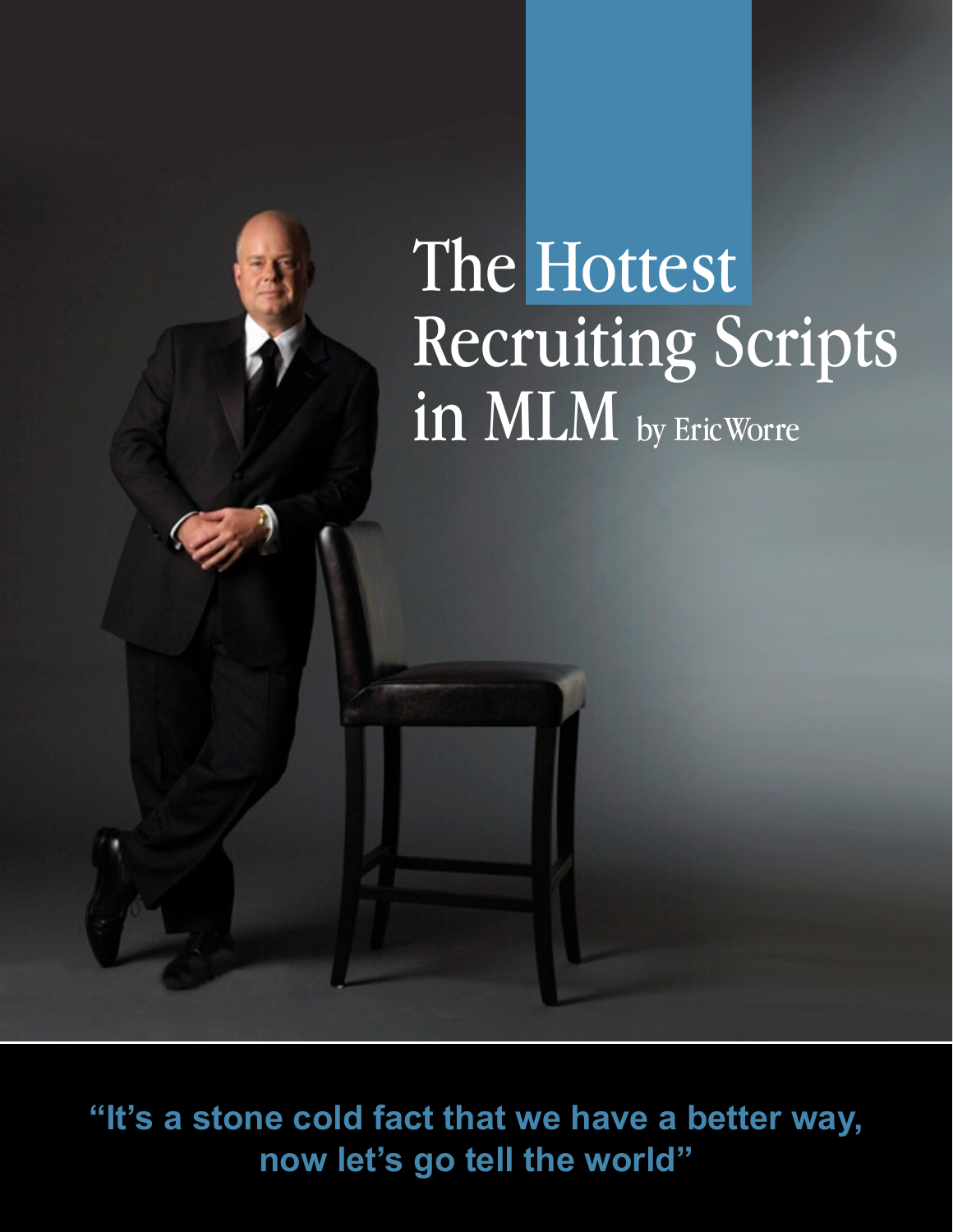I'm so glad you took the important step of joining the Network Marketing Pro community and, as promised, here are some of the Hottest Recruiting Scripts in MLM.

#### *I have good news and I have bad news.*

I'll start with the bad. You've probably already gone out there and made a fool of yourself in how you presented your opportunity. That's okay. We've all done that. The best approach is to forgive yourself and let that go. There's nothing any of us can do about the past except learn from it.

The good news is, starting today, your recruiting results can change. Getting someone to agree to take a look at your business and to actually follow through is a skill. It's a skill that can be learned by each and every one of you and it can be taught to every person in your business.

People need what we offer in Network Marketing but have been trained to resist opportunity in just about every form. Our job is to professionally help them get past that resistance and to at least help them understand what it is we do.

I'm going to teach you a proven, eight step process for talking to your prospects. That might seem like a lot, but as you will see, I'm going to walk through each of the steps and provide you with the hottest scripts along with way. When we're finished, you'll see how easy it is to put this process to work by filling out a customized invitation worksheet for each of your prospects and then following the step-by-step process.

#### *A few things before we get started…*

2

Please note that this program is going to be focused on getting a person to review some sort of 3rd party materials to better understand your opportunity, and by 3rd party materials I mean a DVD, CD, Magazine, Website, etc. It's not specifically designed to invite to live events. That is a slightly different process. For now, if you focus on getting people to review your opportunity with a 3rd party tool, you'll find that getting people to attend an event of any kind is much easier and a natural next step.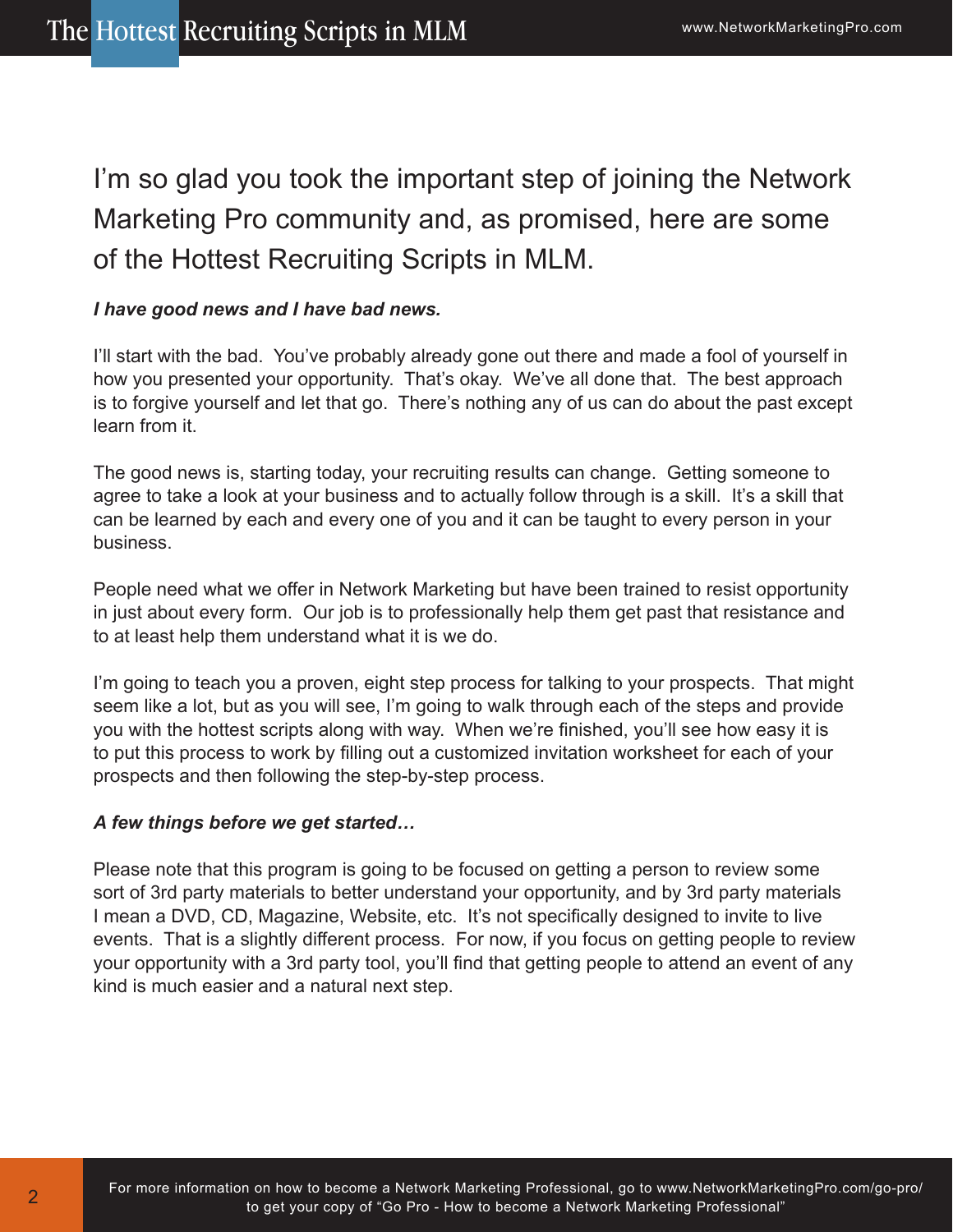What I'm going to teach you in this program is designed to be done over the phone or face to face. It's NOT to be used with texting, email or any other sort communication tool. On the phone or face to face. That's how this works.

This can work with warm market prospect (people you know) and cold market prospects (people you meet while living your life). You'll see examples for both throughout the program. For warm market, you can use the worksheet at the end. For cold market, you're just going to have to practice.

#### *Let's start by going through the eight steps, then we'll put them together at the end and show you how it all works.*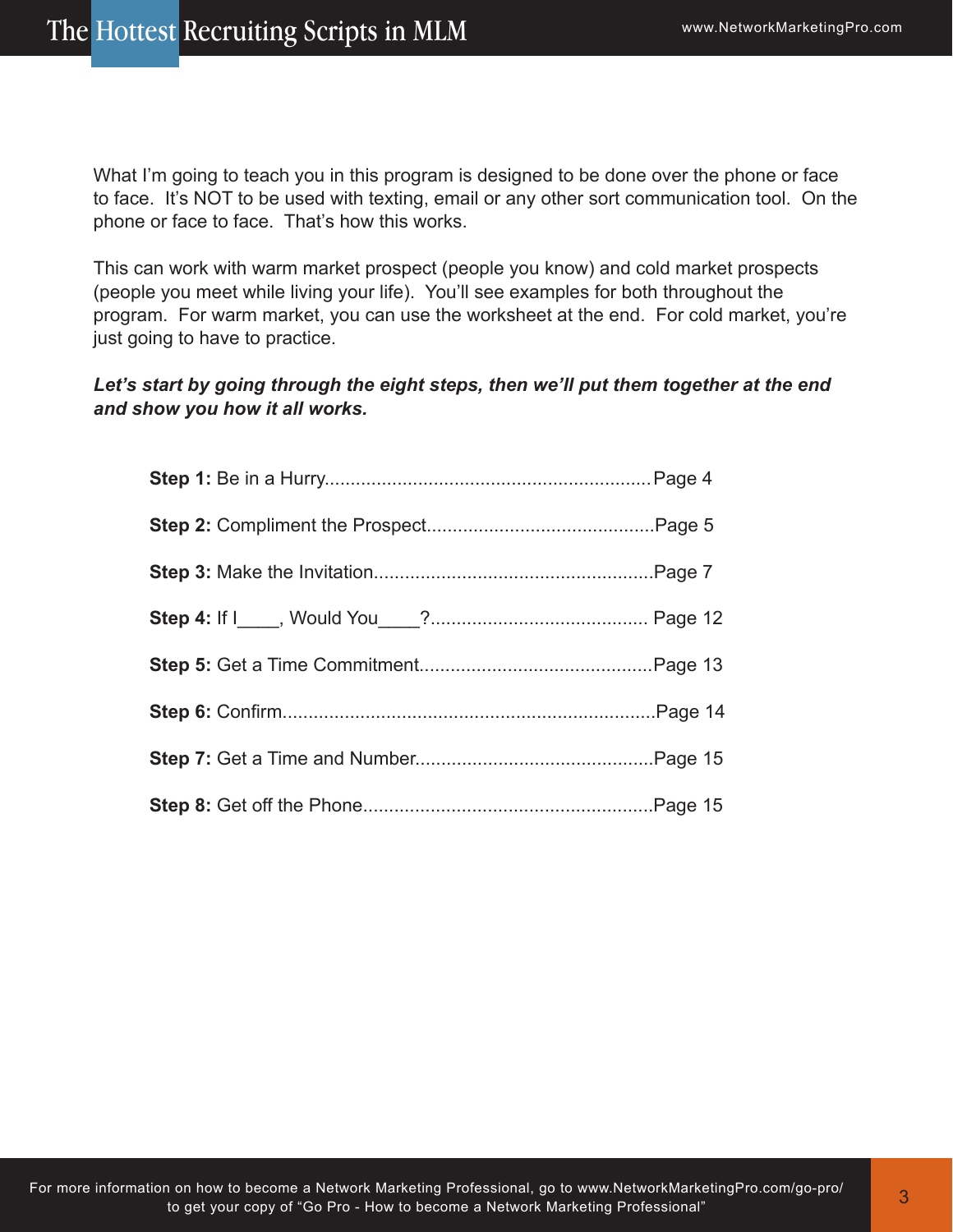## **Be in a hurry**

This is a psychological issue, but people are always more attracted to a person who's busy and has things going on. If you start every call or face to face conversation with the feeling that you're in a hurry, you'll find your invitations will be shorter, there will be less questions and people will respect you and your time much more.

#### **Here are some "In a hurry" script examples:**

#### **For warm market prospects:**

- "I don't have a lot of time to talk, but it was really important I reach you"
- "I have a million things going on, but I'm glad I caught you"
- "I'm running out the door, but I needed to talk to you real quick"

#### **For cold market prospects:**

- "Now isn't the time to get into this and I have to go, but…"
- "I'm have to run, but…"

4

Get the message? Set the tone with some urgency.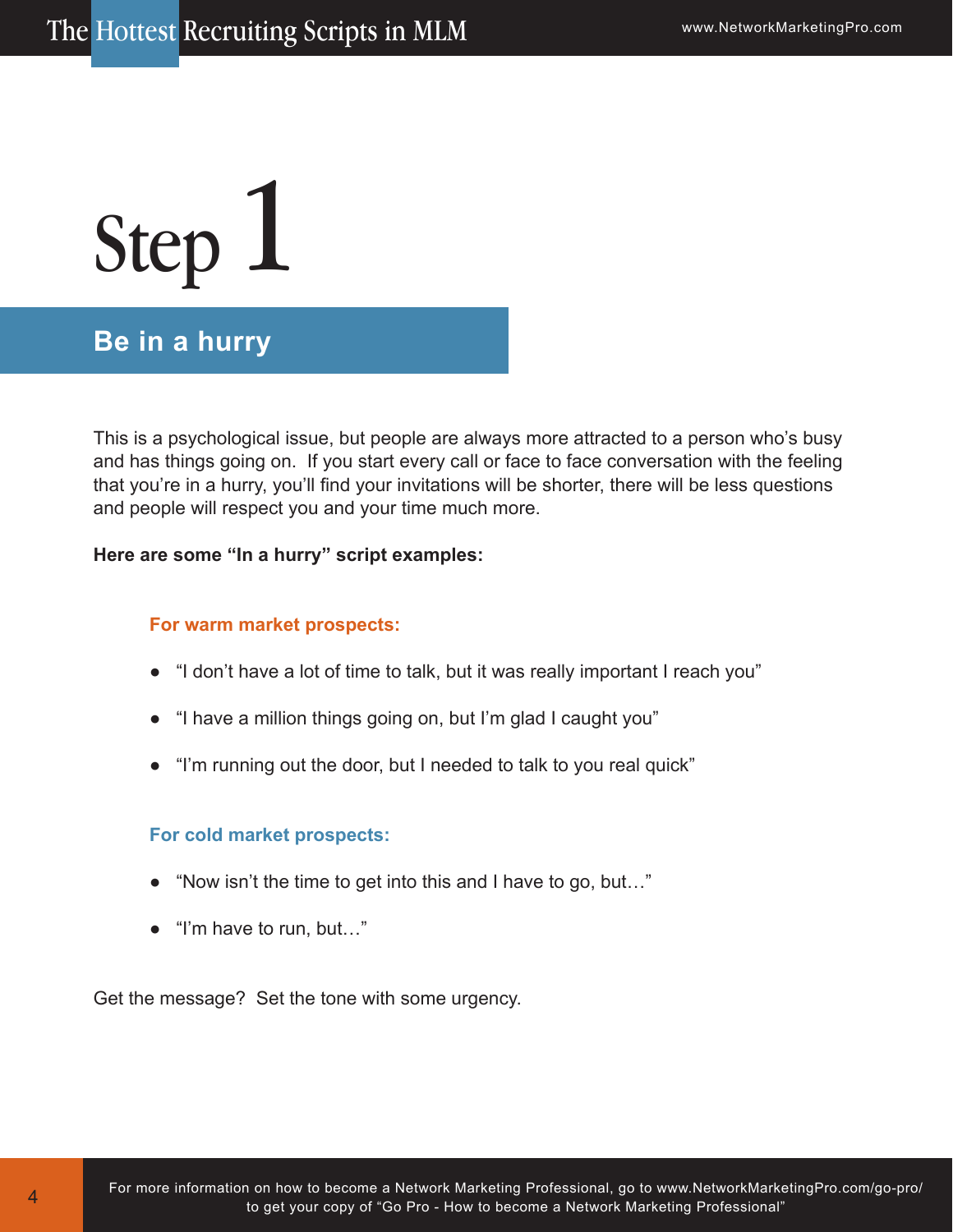### **Compliment the Prospect**

This is critical. The sincere compliment (and it must be sincere) opens the door to real communication and will make the prospect much more agreeable to hearing what you have to say.

**Here are some sample compliment scripts:**

#### **For warm market prospects:**

*"You've been wildly successful and I've always respected the way you've done business."*

*"You've always been so supportive of me and I appreciate that so much."*

*"You're one of the most connected people I know and I've always admired that about you."*

*"You're the most (or one of the most) important person/people in my life and I really trust your instincts."*

*"You have an amazing mind for business and can see things other people don't see."*

*"I was thinking… who are the sharpest people I know? And I thought of you."*

*"You're one of the most positive and energetic people I've ever met."*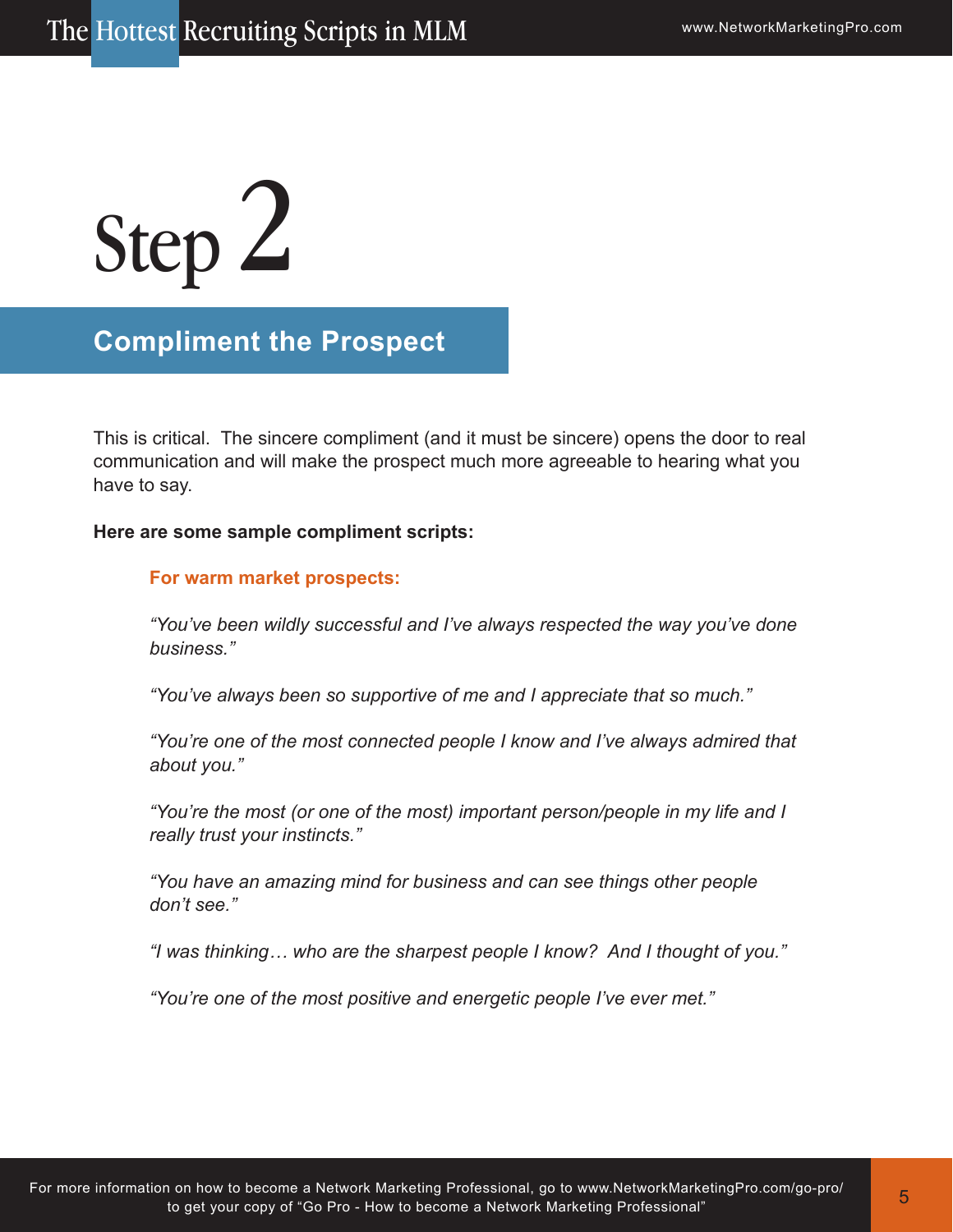*"Some people are very closed-minded which limits their opportunities, but I've always admired the fact that you're open to looking at new things."*

*"I need someone to find the holes in something I'm looking at and absolutely nothing gets past you."*

*"You're one of the most (health conscious/technology savvy/fashion or beauty conscious/wellness-minded/financially intelligent/etc.) people I know and I've always respected that about you."*

*"You're one of the smartest people I know and I really trust your judgment. "*

*"For as long as I've know you I've thought you were the best at what you do."*

#### **For cold market prospects:**

6

*"You've give me/us some of the best service I've/we've ever received."*

*"You are super sharp. Can I ask what you do for a living?"*

*"You've made \_\_\_\_\_\_\_\_ a fantastic experience."*

The key to the compliment is it must be sincere. Find something you can compliment your prospect on and do it.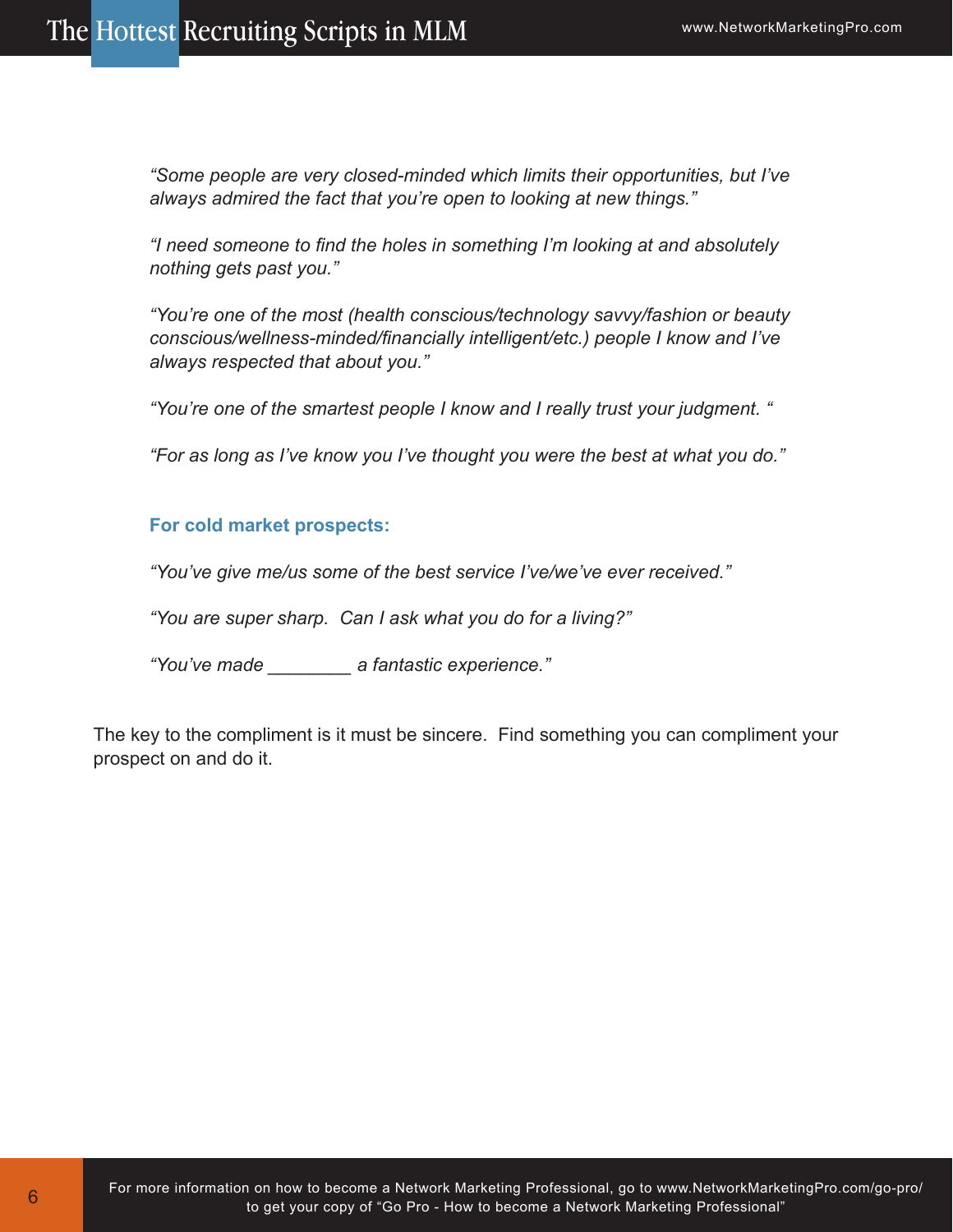### **Make the Invitation**

In this situation one size does NOT fit all. I've provided a list of Direct Approaches which you will use when you're talking about an opportunity for THEM specifically, Indirect Approaches which you will use to ask for help or advice and Super Indirect Approaches which you will use to ask people if they know others who might be interested.

Most people use a Direct Approach for all of their prospects. Usually it goes something like this "I found a way to get rich and let me tell you all about it. Blah blah blah." I understand the passion, but really… who's going to get excited about that, unless they're getting the call from a millionaire?

As you become a Network Marketing Professional, you're going to find that you use the Indirect and Super Indirect approaches much more, but that doesn't mean Direct Approaches don't have an important place.

#### **Direct Approach Scripts**

(and remember, you've already done step 1 and step 2)

#### **For warm market:**

*"When you told me \_\_\_\_\_\_\_\_, were you serious or were you just kidding around? (Wait for answer). Great! I think I've found a way for you to get it/solve the problem/ make that happen/etc." (This is for situations where you know an area of their dissatisfaction)*

*"I think I've found a way for us to really boost our cash flow"*

*"I found something you really need to see"*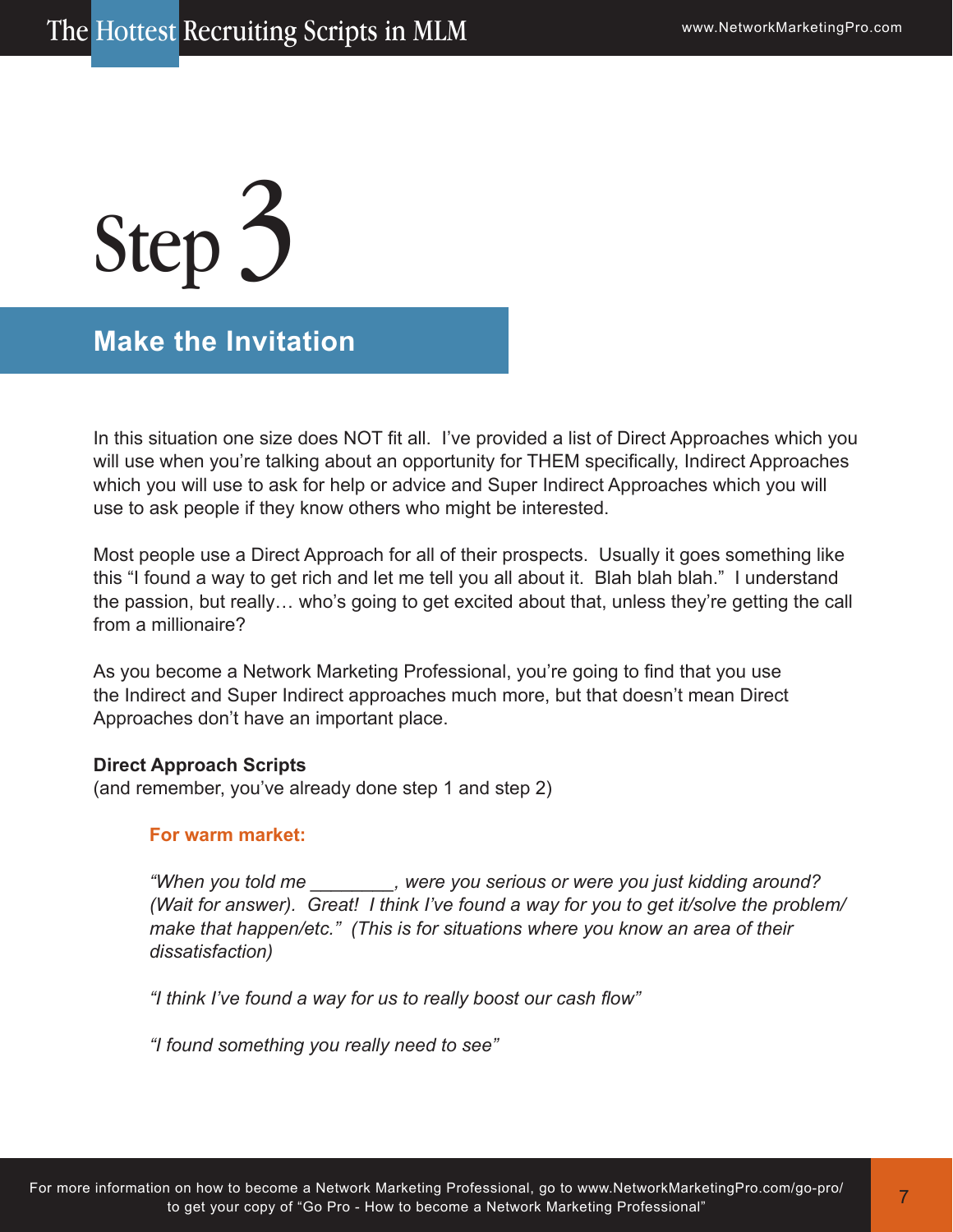*"I'm launching a new business and I really want you to take a look at it"*

*"When I thought of the people who could make an absolute fortune with a business I've found, I thought of you"*

*"Are you still looking for a job (or a different job?). I've found a way for both of us to start a great business without all the risks."*

*"If I told you there was a way to increase your cash flow without jeopardizing what you're doing right now, would you be interested?"*

*"I've teamed up with a company that is opening/expanding in the \_\_\_\_\_\_\_ area"*

*"I've found something exciting and you're one of the very first people I've called"*

*"When I thought of quality people that I'd really enjoy working with I thought of you. Would you be open to hearing what I'm doing?"*

*"Let me ask you something… Would you be open to diversifying your income?"*

*"Let me ask you a question, off the record. If there were a business you could start working part-time from your home that could replace your full-time income, would that interest you?"*

*"As you know I've been a (insert occupation), but because of (negative factors) I've decided to diversify my income. After considering my options, I've identified the very best way to make it happen."*

*"I found an exciting business, and together, I think we could do something special. 1+1 might add up to 10."*

*Or you could try the shocking approach used with great effect with my good friend Randy Gage "With your skills, you could make \$100,000 a month in a business I've just started". This works good when you are respected by the prospect.*

*I've used this one with great success "This is the call you've been waiting for your whole life".*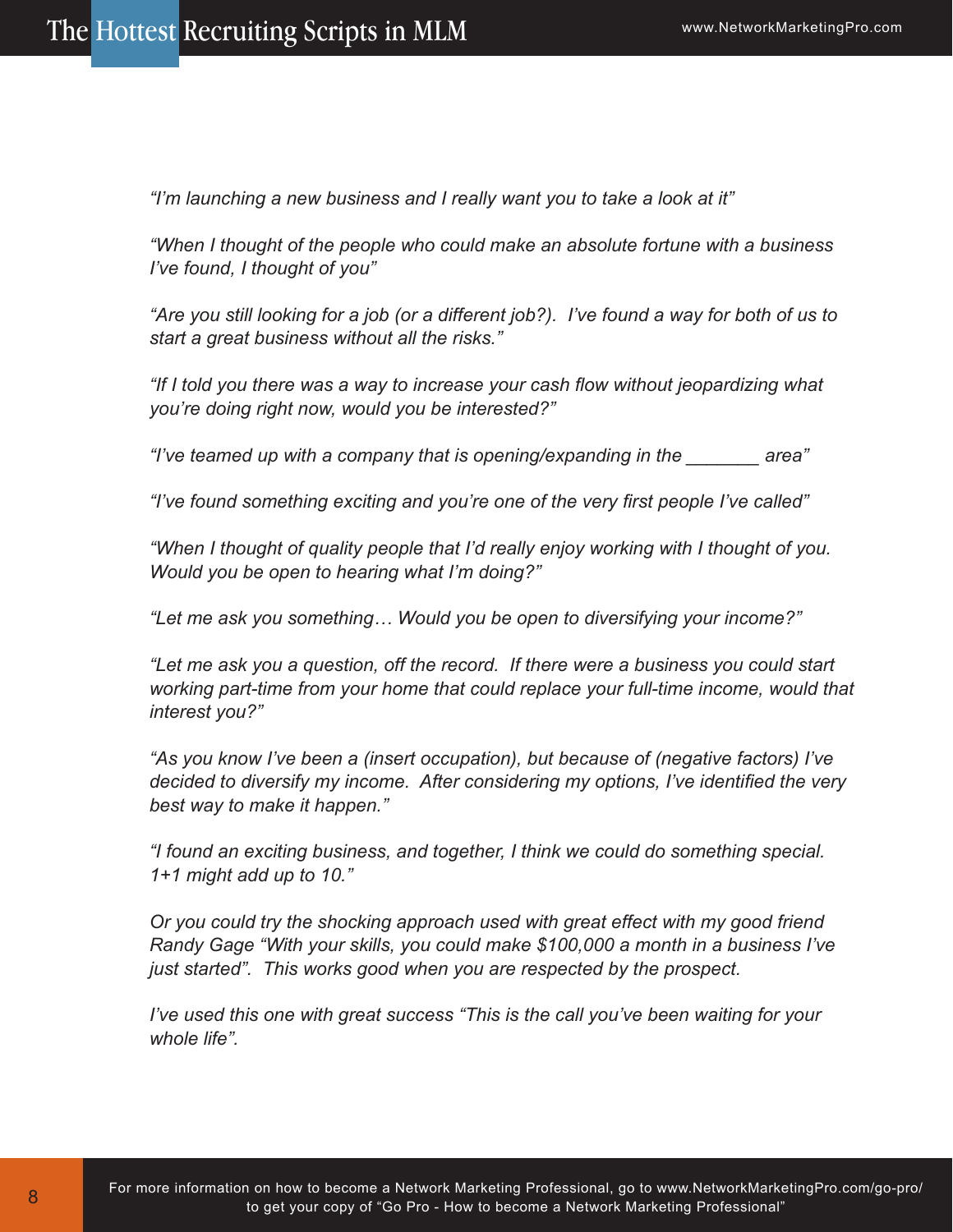#### **For cold market:**

*"Have you ever thought of diversifying your income?"*

*"Do you keep your career options open?" (An oldie but a goodie)*

*"Do you plan on doing what you're doing now for the rest of your career?"*

*You can follow any of these cold market scripts or any variation with the following: "I have something that might interest you. Now's not the time to get into it but…"*

#### **Indirect Scripts**

The Indirect Approach is another powerful tool to helping people get past their initial resistance and understand your opportunity. This approach is best used when you're just getting started and it's simply asking people for help or guidance.

I used this approach extensively and with great success when I first started out. Because of my lack of credibility at age 22, I couldn't get much success with a Direct Approach so I learned to play myself down and play up to the prospect's ego. It worked incredibly well and I still use it from time to time today.

#### **For warm market:**

*"I've just started a new business and I'm scared to death. Before I get going I need to practice on someone friendly. Would you mind if I practiced on you?*

*"I'm thinking about getting started with a business I can run from my home. Would you help me check it out and see if it's for real?"*

*"I found a business I'm really excited about, but what do I know? You have so much experience. Would you look at it for me if I made it easy and let me know if you think I'm making the right move?"*

*"A friend told me the best thing I could do when starting a business is to have people I respect take a look at it and give me some guidance. Would you be willing to do that for me if I made it simple?"*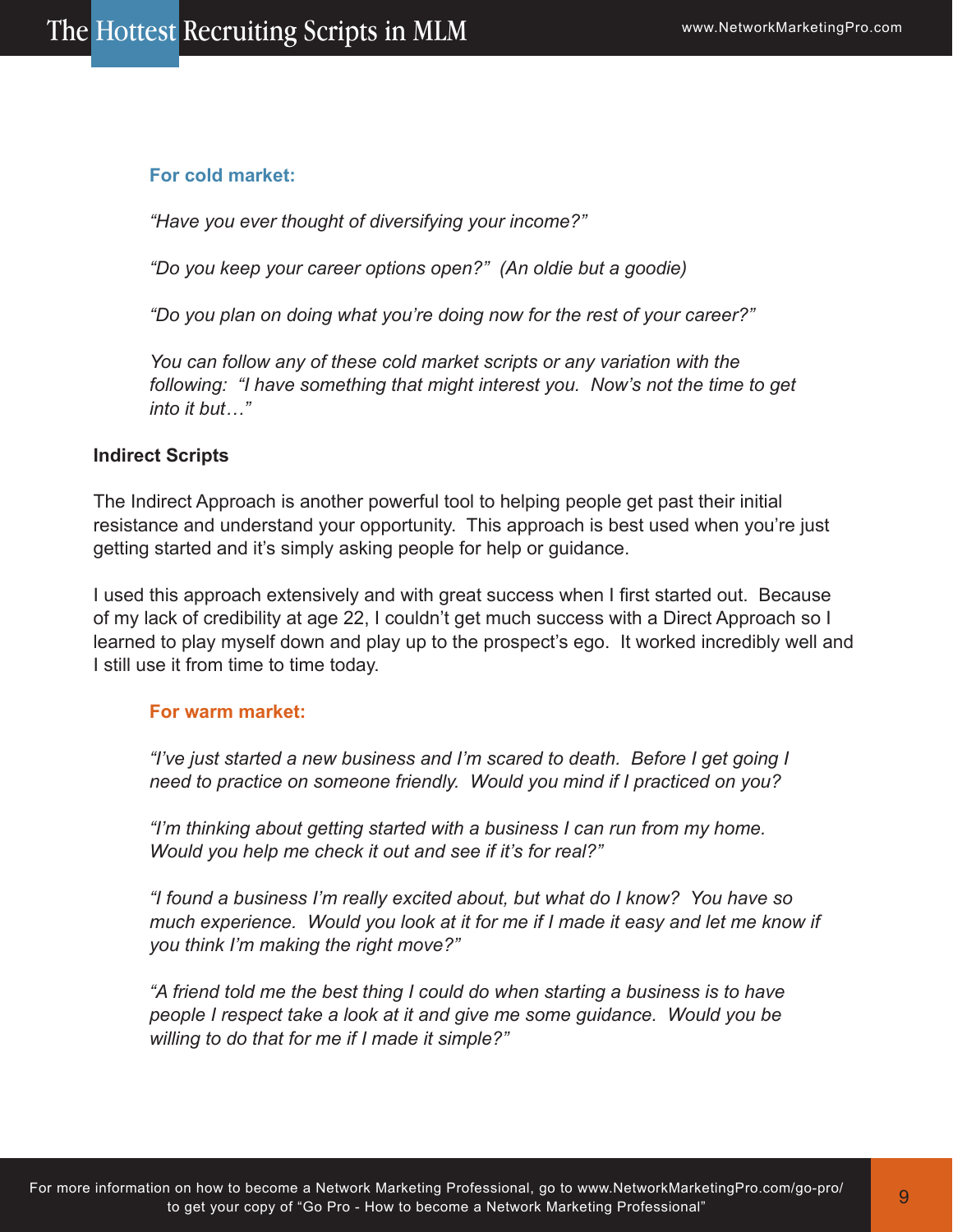*For negative and cynical people "I've started a business and really need someone to help me poke holes in it. Nothing gets past you. Would you be willing to examine it for me?"*

#### **For cold market:**

*I've found this approach doesn't work very well because it doesn't really make sense for you to show this much respect for someone you've just met. Direct and Super Indirect work best for cold market.*

#### **Super-Indirect Scripts**

10

Super-Indirect Approaches are incredibly powerful and play on a number of psychological levels. This is a networking approach that asks the prospect if they know someone else that might benefit from your business. I use this approach all the time with great success.

#### **For warm market:**

*"The business I'm in clearly isn't for you, but I wanted to ask, who do you know that is ambitious, money motivated and would be excited about the idea of adding more cash flow to their lives?"*

*"Who do you know that might be looking for a strong business they could run from their home?"*

*"Who do you know that has hit a wall with their business and might be looking for a way to diversity their income?"*

*"Do you know any sharp people who live in \_\_\_\_\_\_\_\_\_? Yes? Great. Could I get their name and email address if you have it? I have a business expanding in that area and I want to see if they think it will be successful there."*

*"Do you know anyone involved in a serious job search?"*

*"I work with a company that's expanding in our area and I'm looking for some sharp people that might be interested in some additional cash flow. Do you know anyone who might fit that description?"*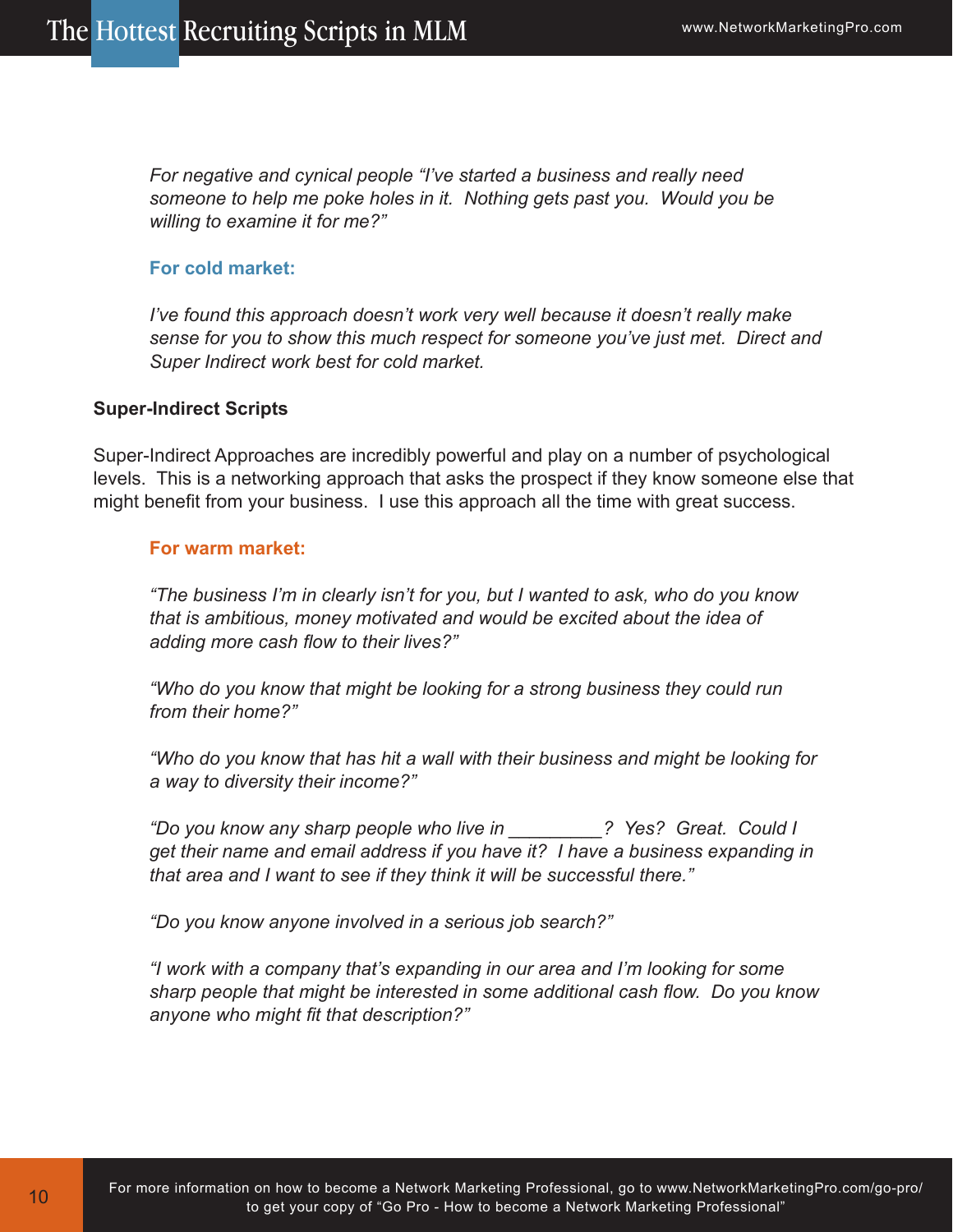In most cases, they're going to ask you for more information before they give you any names (behind that request with be curiosity and intrigue thinking this might be for them… but they're not going to admit that to you yet). When they ask you for more information first, just respond like this. "That makes sense. You'll want to know about it before you refer some of your contacts" Then just move to step 4

#### **For cold market:**

*Cold market is exactly the same as warm market for Super Indirect. Just use the scripts above or any variation that's comfortable for you.*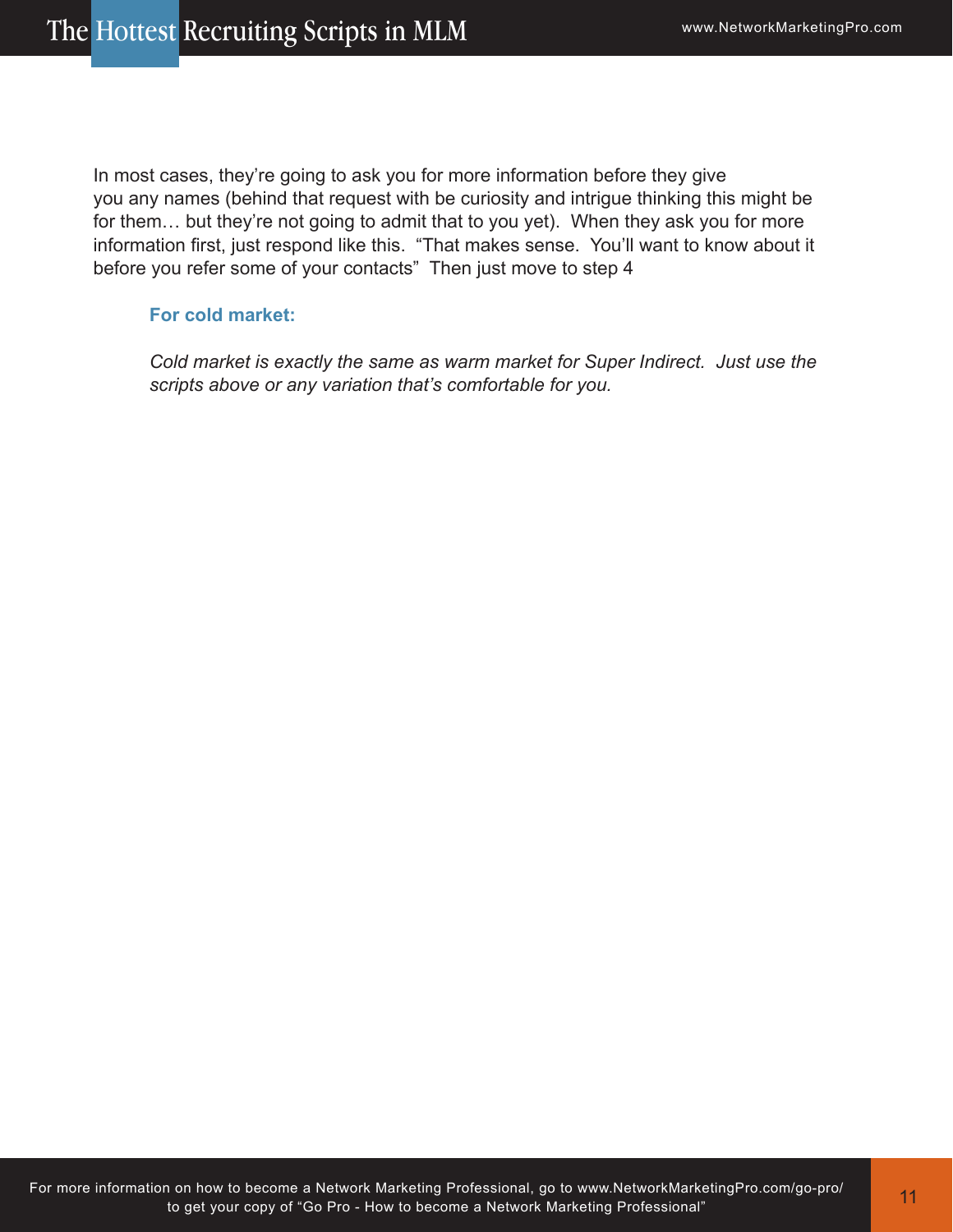

You're not going to offer your 3rd party tool, unless they agree to do something in return. This has been my secret weapon for a very long time.

#### **Let me offer you some examples:**

*"IF I gave you a DVD that laid out all the information in a very professional way, WOULD YOU watch it?"*

*"IF I gave you a CD that described the business, WOULD YOU listen to it?" "IF I gave you a magazine (or some other prospecting printed piece), WOULD YOU read it?"*

*"IF I gave you a link to an online presentation that explained everything, WOULD YOU click on it and watch it?"*

#### **If you've done the first 3 steps properly, the answer will be yes.**

If they ask for more information first, just respond with "I understand that you want more information, but all of what you're looking for is on the DVD, CD or in the Printed piece or Link. The fastest way for you to really understand what I'm talking about will be to review that material. So, if I gave it to you, would you review it?"

If they say no, they won't review it then thank them for their time and move on. Also, review steps 1-3 to see what you could have done better. Do NOT still give it to them.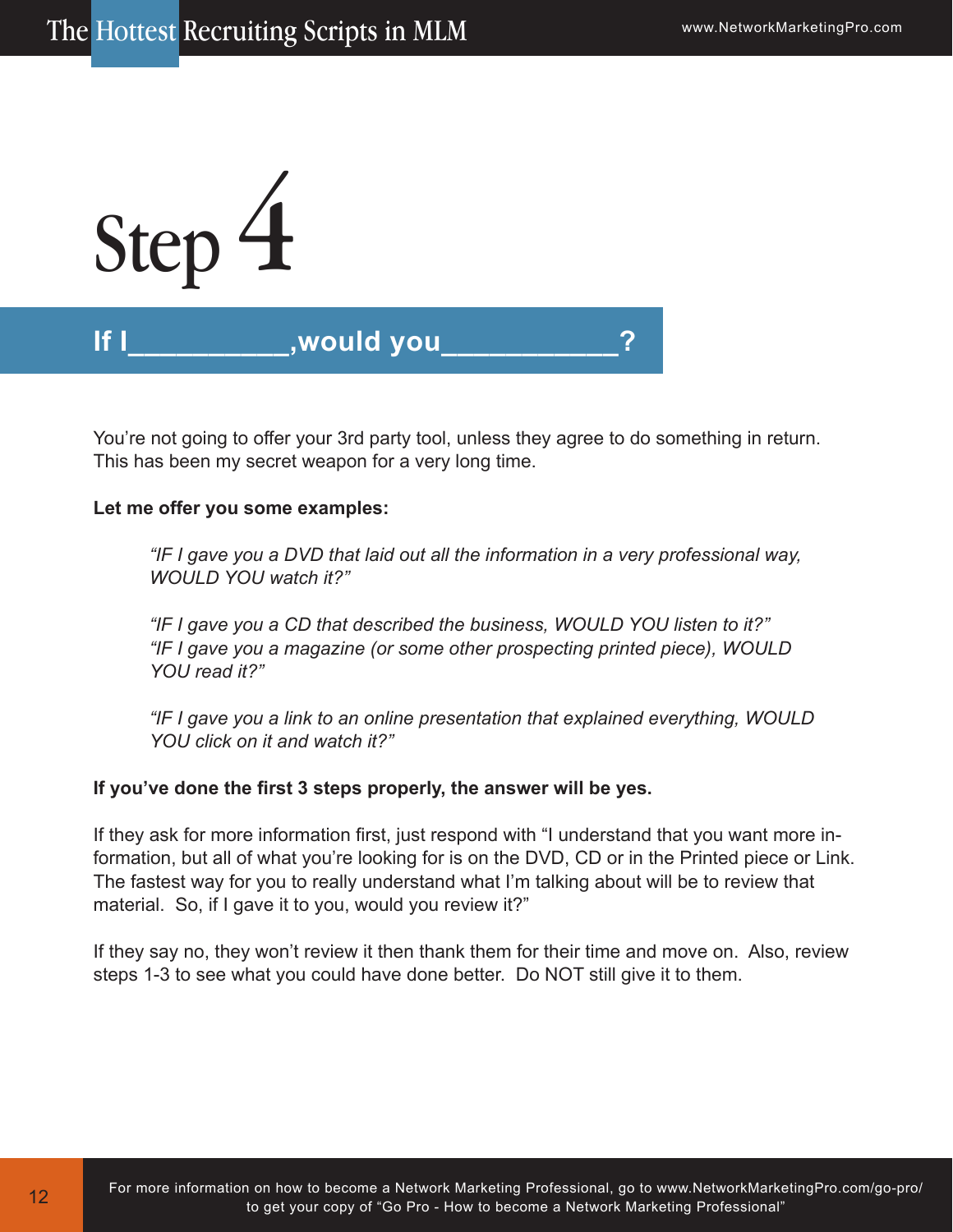### **Get a Time Commitment**

*"When do you think you could watch the DVD for sure?"*

*"When do you think you could listen to the CD for sure?"*

*"When do you think you could read the magazine for sure?"*

*"When do you think you could watch the link for sure?"*

Don't suggest a time for them. Ask the question and have them give you the time. If it's not definitive "I'll try to do it sometime", then tell them. "I don't want to waste your time or mine. Why don't we just try to lock in a time you'll have seen it for sure?"

**The key is to get them to say YES a second time.** 

**Saying yes to step 4 is NOT a commitment.**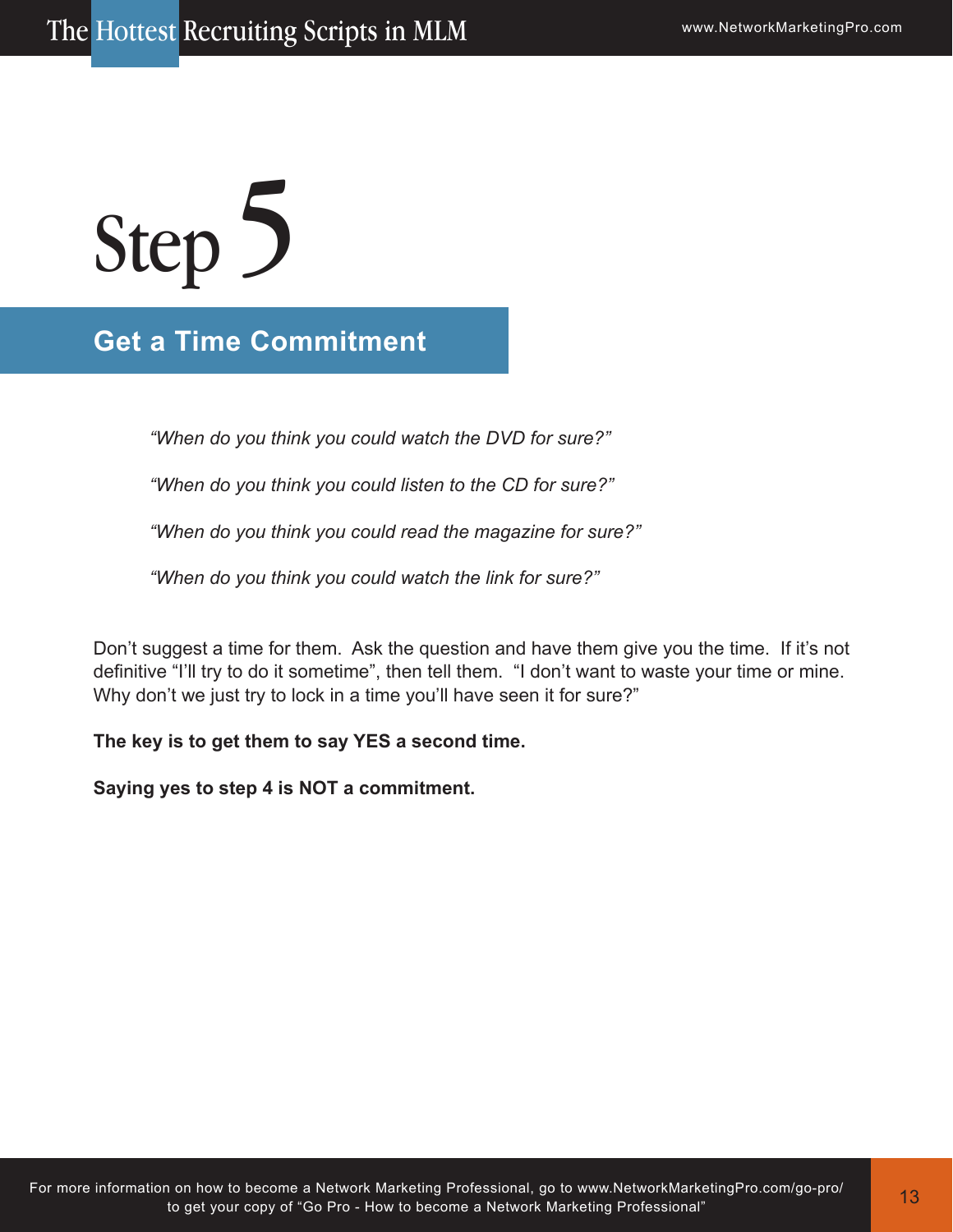## **Confirm**

14

#### **If they tell you they'll watch the DVD by Tuesday night your response should be:**

*"So, if I called you Wednesday morning, you'll have seen it for sure right?"*

#### **If they say they'll listen to the CD by Thursday morning your response should be:**

*"So, if I called you sometime on Thursday, you'll have listened to it for sure right?*

#### **If they say they'll watch the link by July 1st your response should be:**

*"So, if I called you on July 2nd, you'll have watched it for sure right?"*

The key to step 6 is they've now said 3 times that they'll follow through and they've done it all by themselves. They've set a real appointment with you for the future.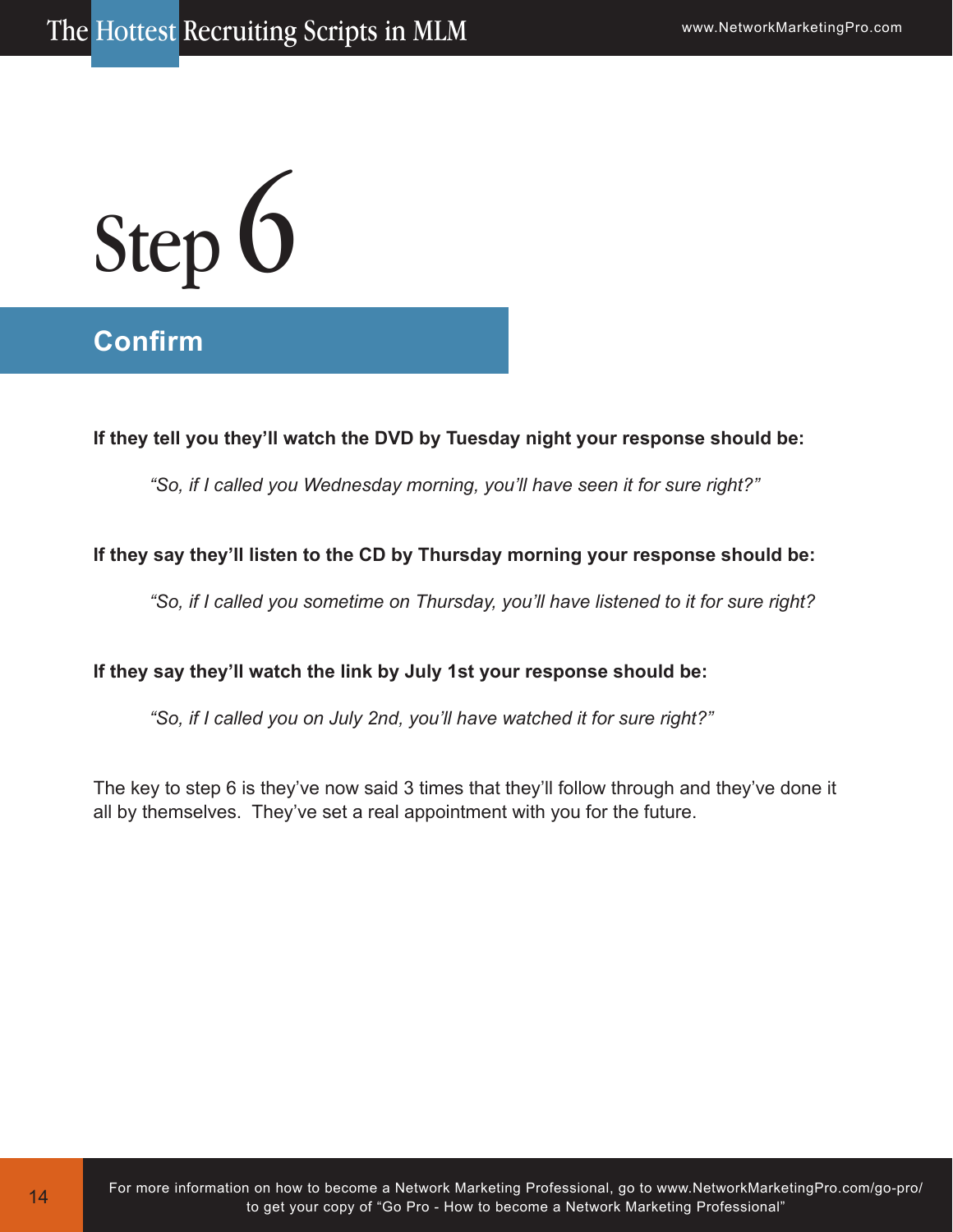Step 7

**Get a Time and Number**

*"What's the best number and time for me to call?"*

Now they've said yes 4 times and the chances they'll follow through has been increased from less than 10% to over 80%.

Note: Please put this appointment in a place you won't forget.



### **Get off the phone!**

Remember, you're in a hurry right? The best thing is to say something like

*"Great. We'll talk then. Gotta run!"*

So those are the 8 steps with tons of the hottest scripts in MLM on what to say. Now let's put it all together by showing you some examples.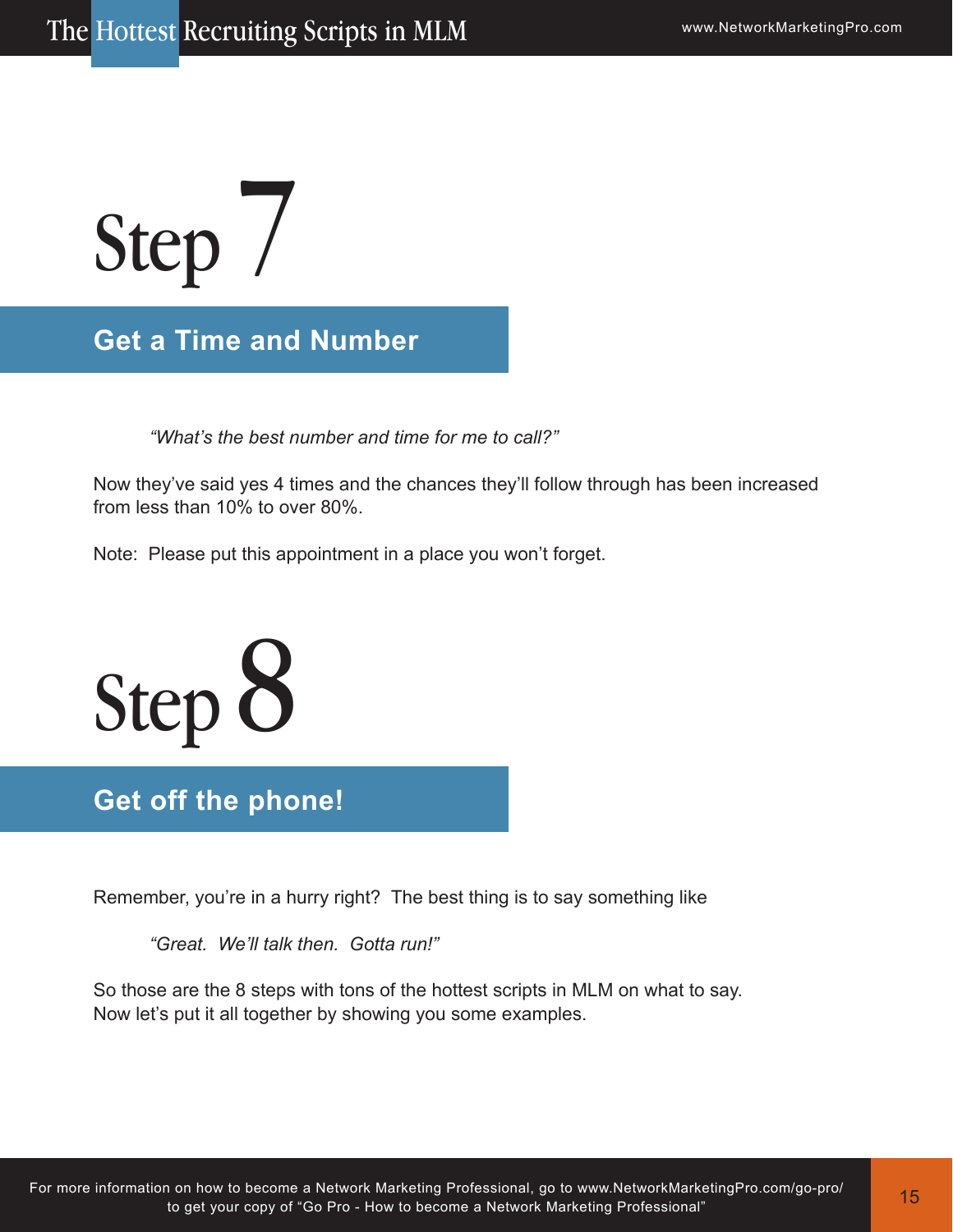|                                                  |                                                | <b>Example <math>#1 - A</math></b> person you know hates their job using Direct Approach                                                                   |    |
|--------------------------------------------------|------------------------------------------------|------------------------------------------------------------------------------------------------------------------------------------------------------------|----|
|                                                  |                                                |                                                                                                                                                            |    |
|                                                  |                                                |                                                                                                                                                            |    |
| $(s_{top} 1 - Page 4)$<br>important I reach you. |                                                | Insert "In a hurry" script Hey, I don't have a lot of time to talk, but it was really                                                                      |    |
| $(\text{step } 2 - \text{Page } 5)$              | know and I've always respected that about you. | Insert compliment Listen, you're one of the most financially intelligent people I                                                                          |    |
| $(s_{top} 3 - Page 7)$                           |                                                | Insert invite based upon the approach you've chosen When you told me you really<br>didn't like your job, were you serious or were you just kidding around? |    |
|                                                  |                                                | Great. I think I've found a way for you to create an exit strategy without                                                                                 |    |
| jeopardizing your family.                        |                                                |                                                                                                                                                            |    |
|                                                  | talking about better than I can.               | (step 4-Page 12) I have a CD that you have to listen to. It describes what I'm                                                                             |    |
|                                                  |                                                | "If I gave you this CD , would you listen to it                                                                                                            | 2" |
|                                                  |                                                |                                                                                                                                                            |    |
|                                                  |                                                |                                                                                                                                                            |    |
| (step 6 - Page 14)                               |                                                |                                                                                                                                                            |    |
|                                                  |                                                | Tuesday? So if I called you Wednesday morning, you'll have reviewed it for sure, right?"                                                                   |    |
| (step 7 - Page 15)                               |                                                |                                                                                                                                                            |    |
|                                                  |                                                | Alright, I'll check back with you then. "What's the best number and time for me to call"                                                                   |    |
|                                                  |                                                | Date: ______________________Time: _________________________Number: _________________________________                                                       |    |
|                                                  |                                                |                                                                                                                                                            |    |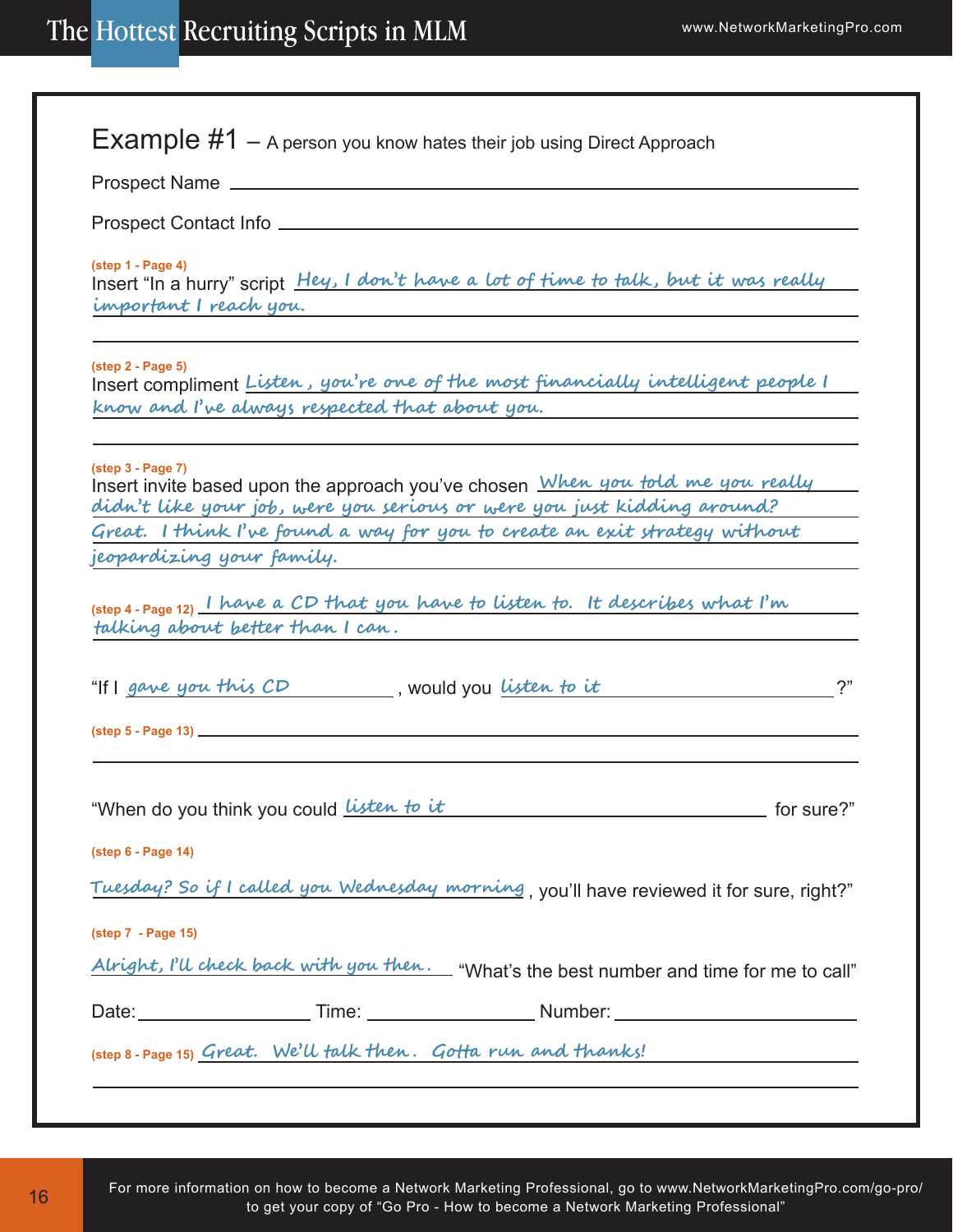| (step 1 - Page 4)<br>real quick.                  |                                                 | Insert "In a hurry" script Hey, I'm running out the door, but I needed to talk to you                                                                                    |
|---------------------------------------------------|-------------------------------------------------|--------------------------------------------------------------------------------------------------------------------------------------------------------------------------|
| $(s_{\text{top}} 2 - \text{Page } 5)$<br>so much. |                                                 | Insert compliment You've always been so supportive of me and I appreciate that<br><u> 1989 - Johann Barn, amerikansk politiker (d. 1989)</u>                             |
| $(\text{step } 3 - \text{Page } 7)$               |                                                 | Insert invite based upon the approach you've chosen <i>I've just started a new business</i><br>and I'm scared to death. Before I get going I need to practice on someone |
|                                                   |                                                 |                                                                                                                                                                          |
|                                                   | friendly. Would you mind if I practiced on you? | $(\text{step 4 - Page 12})$ $\frac{Great!}{$                                                                                                                             |
| would you watch it                                |                                                 | "If I gave you a DVD that laid out the information in a professional way                                                                                                 |
|                                                   |                                                 | 2"                                                                                                                                                                       |
|                                                   | "When do you think you could watch it           |                                                                                                                                                                          |
| (step 6 - Page 14)                                |                                                 | <b>Example 2 and 2 and 2 and 2 and 2 and 2 and 2 and 2 and 2 and 2 and 2 and 2 and 2 and 2 and 2 and 2 and 2 and 2</b>                                                   |
|                                                   |                                                 |                                                                                                                                                                          |
| (step 7 - Page 15)                                |                                                 |                                                                                                                                                                          |
| Fantastic                                         |                                                 | Thursday? So if I called you Friday morning, you'll have reviewed it for sure, right?"<br>"What's the best number and time for me to call"                               |
|                                                   |                                                 |                                                                                                                                                                          |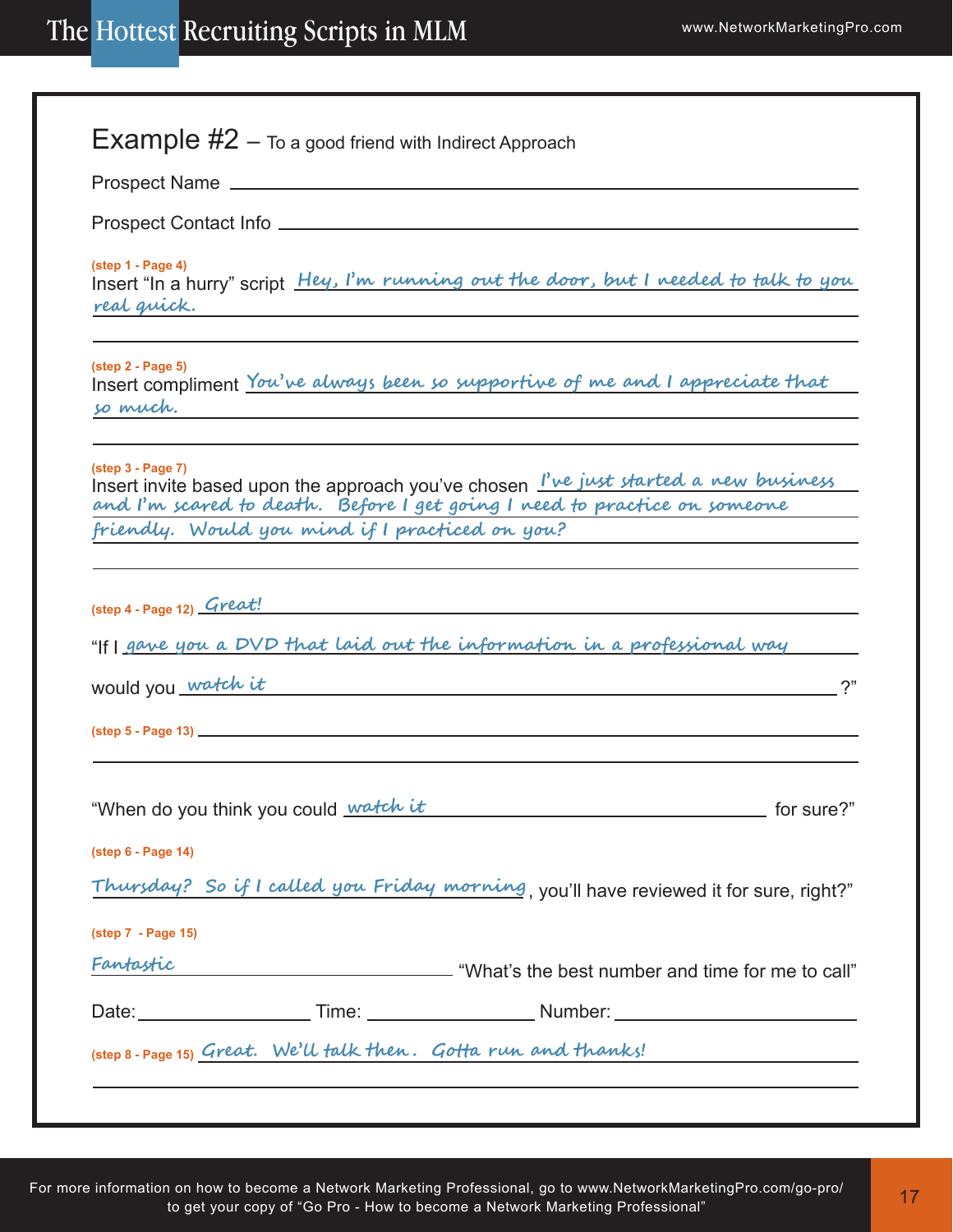**Example**  $#3 -$  To a highly successful person using an Indirect Approach

Prospect Name

Prospect Contact Info **contact information** and the prospect Contact Info

#### **(step 1 - Page 4)**

Insert "In a hurry" script  **I know you're busy and I have a million things going on too, but I'm glad I caught you.**

#### **(step 2 - Page 5)**

Insert compliment  **You've been wildly successful and I've always respected the way you've done business.**

**(step 3 - Page 7)**

Insert invite based upon the approach you've chosen  $\Gamma$  is recently started a new business **and I'm looking for some sharp people. It 's clearly not for you, but I wanted to ask , who do you know that is ambitious, money motivated and would be excited about the idea of adding more cash flow to their lives?**

**(step 4 - Page 12) I understand that you'd want to know more before you recommend people. I have a DVD that explains exactly what I'm doing and the kind of people I'm looking for. It 's brief.** 

| , would you view it<br>"If I sent one to you                                                                           | $\bigcap$  |
|------------------------------------------------------------------------------------------------------------------------|------------|
| (step 5-Page 13) I know you're extremely busy and I'm so grateful for your help.<br>Thanks for agreeing to look at it. |            |
| "When do you think you could view it                                                                                   | for sure?" |

**(step 6 - Page 14)**

, you'll have reviewed it for sure, right?" **So if I called you after that**

**(step 7 - Page 15)**

|  | Aright, I'll check back with you then. "What's the best number and time for me to re" |
|--|---------------------------------------------------------------------------------------|
|--|---------------------------------------------------------------------------------------|

| Date:<br>Number <sup>.</sup><br>ime: |  |
|--------------------------------------|--|
|--------------------------------------|--|

**(step 8 - Page 15) Thanks again . I appreciate it so much . I'll talk to you then .**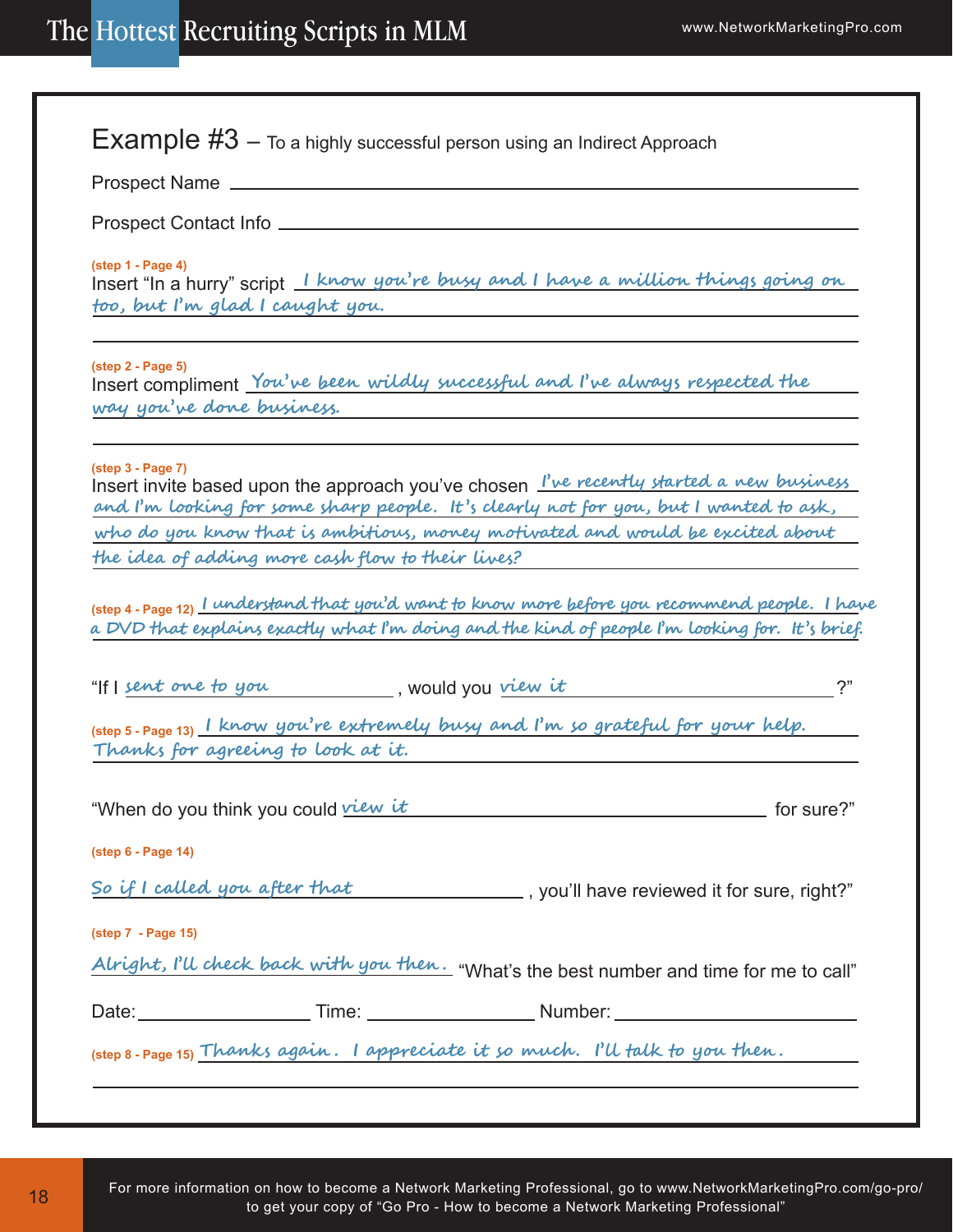|                                          | <b>Example #4</b> $-$ To a cold market prospect who's done a fine job selling you some shoes                                                                                                                                                   |
|------------------------------------------|------------------------------------------------------------------------------------------------------------------------------------------------------------------------------------------------------------------------------------------------|
|                                          |                                                                                                                                                                                                                                                |
|                                          |                                                                                                                                                                                                                                                |
| (step 1 - Page 4)                        | Insert "In a hurry" script Now isn't the time to get into this and I have to go but                                                                                                                                                            |
| $(\text{step } 2 - \text{Page } 5)$      | Insert compliment You are super sharp contained to the contact of the state of the state of the state of the state of the state of the state of the state of the state of the state of the state of the state of the state of                  |
| $(s_{top} 3 - Page 7)$                   | Insert invite based upon the approach you've chosen and I happen to be looking for<br><u>some sharp people. Do you plan on doing what you're doing now for the rest of</u><br>your career? No? Good. I have something that might interest you. |
|                                          |                                                                                                                                                                                                                                                |
|                                          | the control of the control of the control of the control of the control of the control of<br>"If I gave it to you can be used to watch it                                                                                                      |
| all in great detail.                     | (step 4-Page 12) Now's not the time to get into it, but I have a DVD that explains it<br>2"                                                                                                                                                    |
|                                          | "When do you think you could watch it the contract of the state?"                                                                                                                                                                              |
|                                          |                                                                                                                                                                                                                                                |
|                                          |                                                                                                                                                                                                                                                |
|                                          | So if I called you after that you is not all that a set of the sure, right?"                                                                                                                                                                   |
| (step 6 - Page 14)<br>(step 7 - Page 15) | Alright, I'll check back with you then. "What's the best number and time for me to call"                                                                                                                                                       |
|                                          |                                                                                                                                                                                                                                                |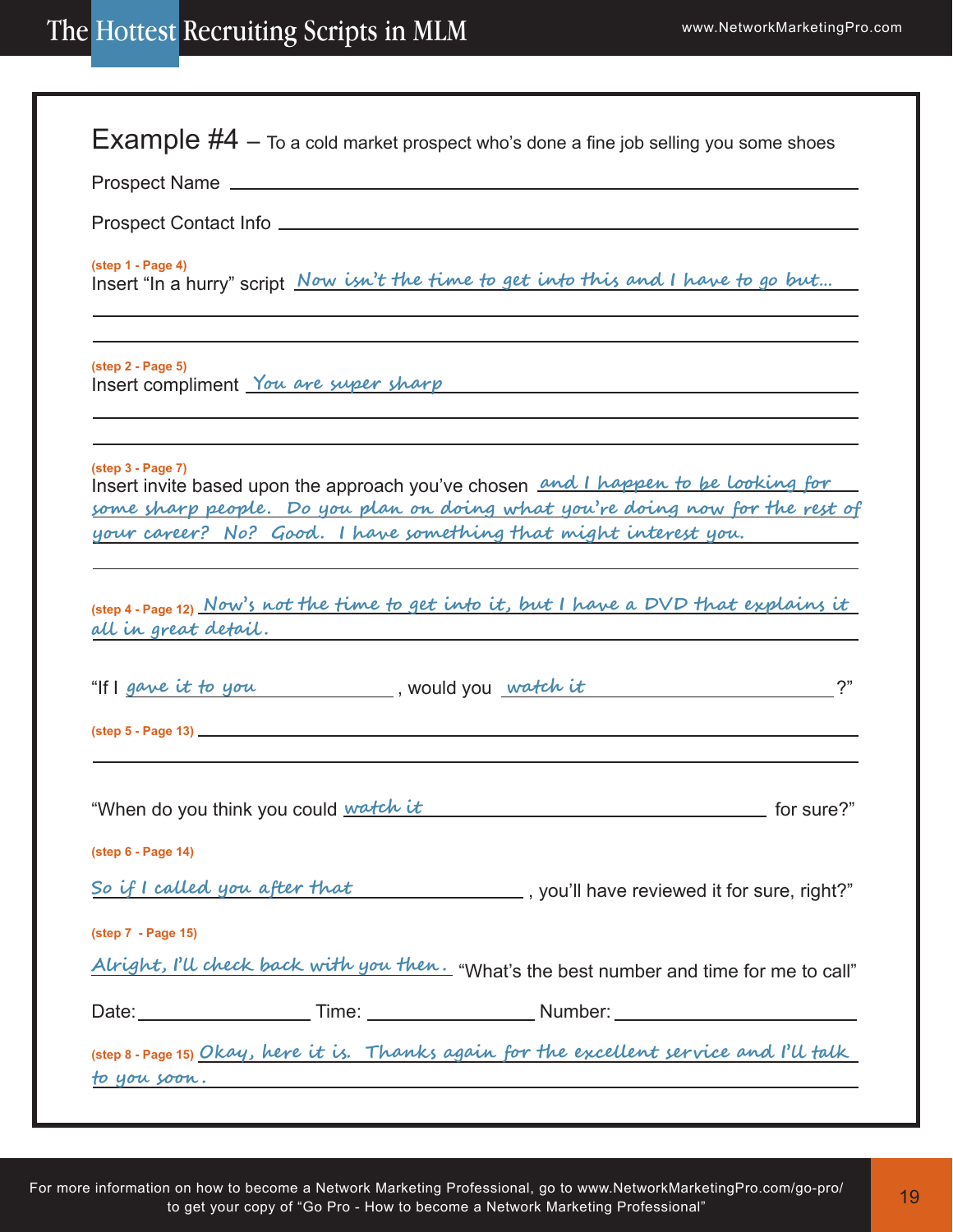Are you feeling the flow of how this works? Obviously there are many possible variations for different kinds of prospects but I hope these examples helped you to understand how everything comes together.

And in terms of scripts, it's best of you get the basic concepts down and don't focus too hard on the exact script. Life doesn't work that way. But if you learn to let them know you're in a hurry, compliment them, invite the best way possible, pass on the tool with If I, Would You, confirm through the process I described and get off the phone, you'll do fine.

And remember, in recruiting there are no good or bad experiences. Just learning experiences. On your journey to become a Network Marketing Professional, the best thing that can happen is you develop the skills to recruit on demand, in any situation. Then you never have to worry about being lucky. Practice practice practice.

There's only so much I could include in this special free thank you gift and this information alone won't take you all the way there. That's why I've created Go Pro – How to become a Network Marketing Professional, which will help you with more information on how to grow your business right. If you're really serious about your MLM career, you really need to own that program. To get your copy and take your business to another level, please go to **www.NetworkMarketingPro.com/Go-Pro/** right now. You'll be glad you did.

My wish for YOU is that you decide to become a Network Marketing Professional, that you decide to Go Pro. It is a stone cold FACT that we have a better way. Now let's go tell the world.

Your Friend and Partner,

 $\mathcal{S}$ ri  $\mathcal{S}^{\prime}$  (Nove

Eric Worre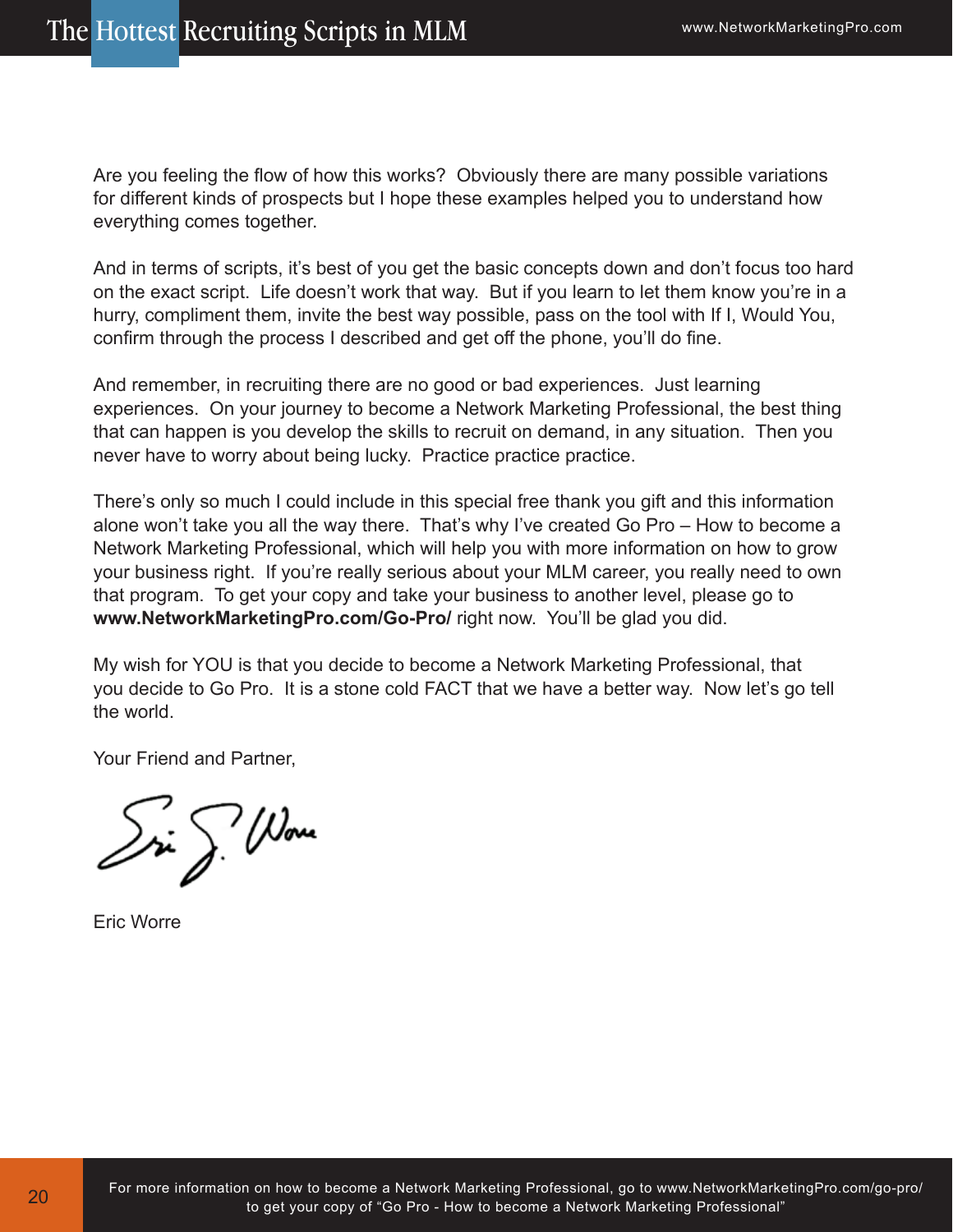| $(\text{step } 1 - \text{Page } 4)$ |                                                                                                        |
|-------------------------------------|--------------------------------------------------------------------------------------------------------|
| (step 2 - Page 5)                   |                                                                                                        |
| (step 3 - Page 7)                   |                                                                                                        |
|                                     |                                                                                                        |
|                                     |                                                                                                        |
|                                     |                                                                                                        |
|                                     |                                                                                                        |
|                                     |                                                                                                        |
| (step 6 - Page 14)                  |                                                                                                        |
|                                     |                                                                                                        |
| (step 7 - Page 15)                  |                                                                                                        |
|                                     | "What's the best number and time for me to call" والله "What's the best number and time for me to call |
|                                     |                                                                                                        |